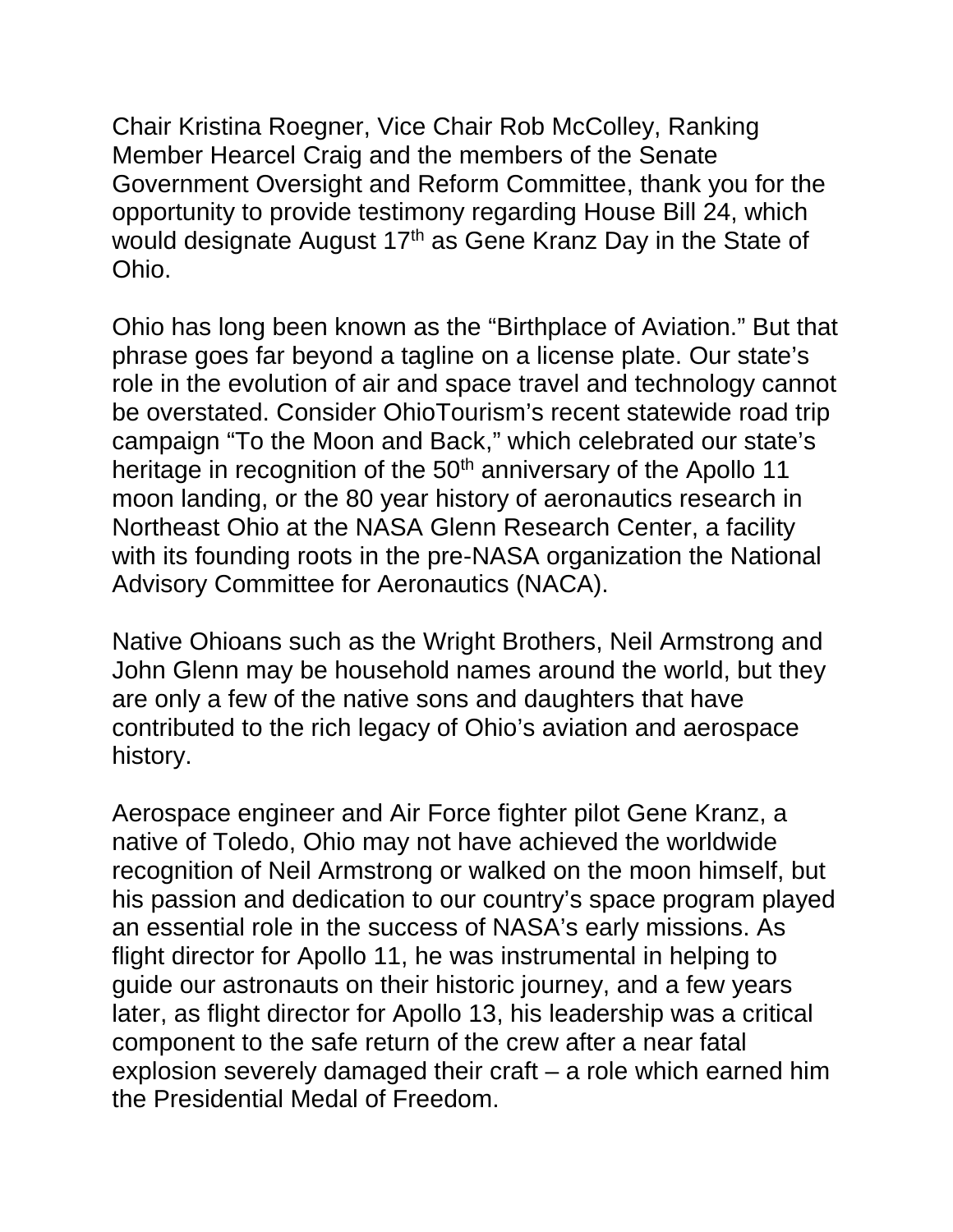As a little boy growing up during the second World War, Gene followed the valiant deeds of America's pilots overseas, dreaming of one day becoming a pilot himself. After earning his degree in aeronautical engineering, he joined the Air Force and earned his wings as a fighter pilot. Following his active duty service, he became a civilian flight test engineer for the McDonnell Aircraft company and later answered a magazine ad from NASA seeking engineers for the Mercury Project. Little did he know that answering a classified ad would take him into the heart of the space race against the Soviet Union and give him a front row seat to some of our country's most amazing scientific accomplishments.

Gene went to work in flight operations for NASA and was soon made procedures officer and then assistant flight director. He was promoted to flight director in 1965 for the remaining Gemini missions and soon after was made Chief of the Flight Control Division overseeing the planning and procedures for the Apollo program.

Then in 1983 he was named Director of Mission Operations at NASA, a role in which he served until his retirement in 1994.

As the home of the NASA Glenn Visitor Center, Great Lakes Science Center sees firsthand how inspirational the men and women of NASA can be to our future generations. We know that it is important to honor not just the astronauts we see on magazine covers, but also the dedicated engineers, scientists and technicians who are essential to every aspect of making those missions successful. It has been said that the first human to walk on Mars has already been born, but that means so has the first Mars landing flight director, and all of the future engineers, technicians, and scientists who will take humans to Mars. Inspiring children to explore science, technology, engineering and